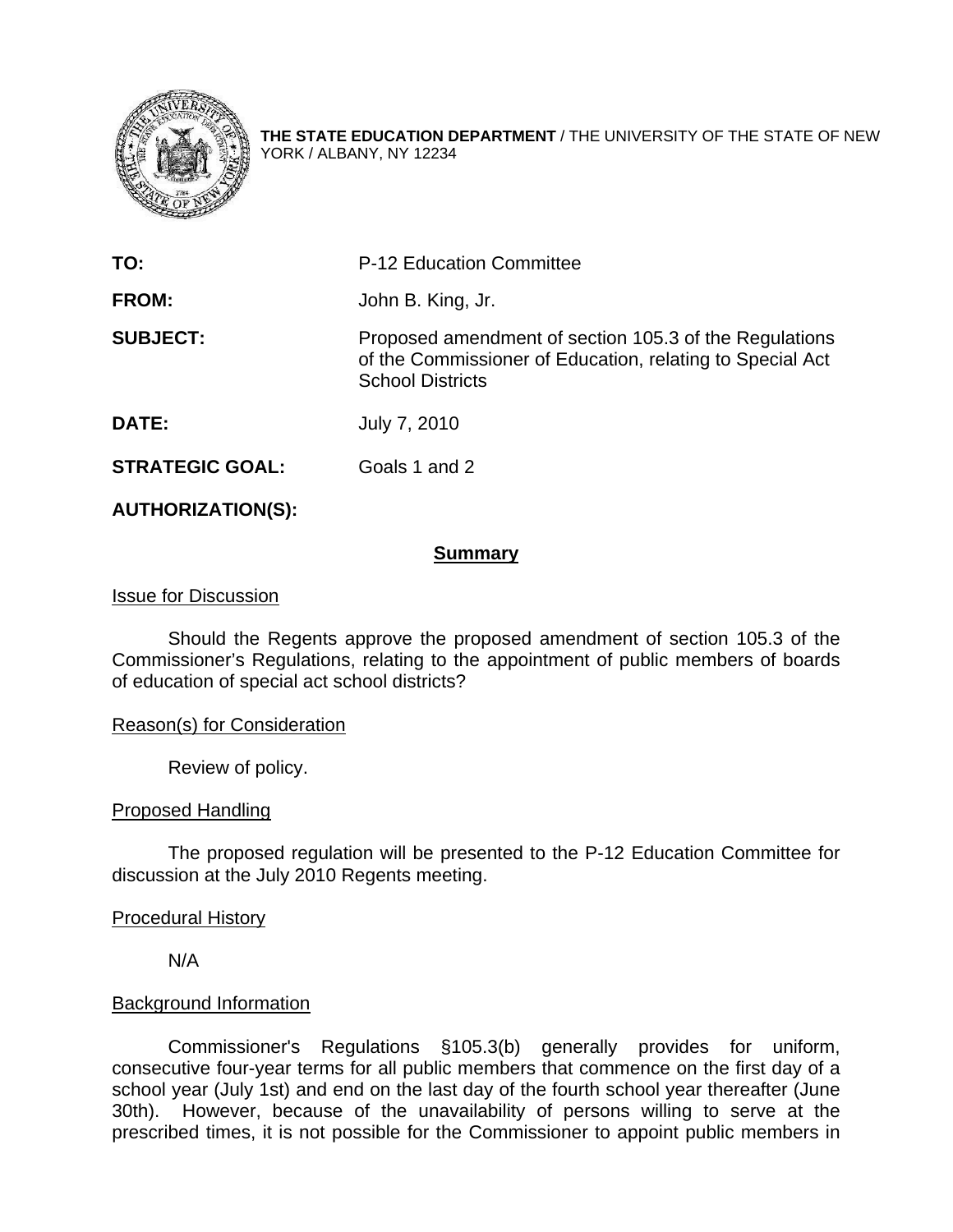accordance with the current language in the regulation. The proposed amendment will provide more flexibility for the appointment of public members based upon their availability to serve.

A Notice of Proposed Rule Making was published in the June 30, 2010 State Register. Supporting materials are available upon request from the Secretary to the Board of Regents.

#### Timetable for Implementation

 It is anticipated that the proposed amendment will be presented to the Board of Regents for adoption at the September 2010 Regents meeting, with an effective date of October 6, 2010.

**Attachment**